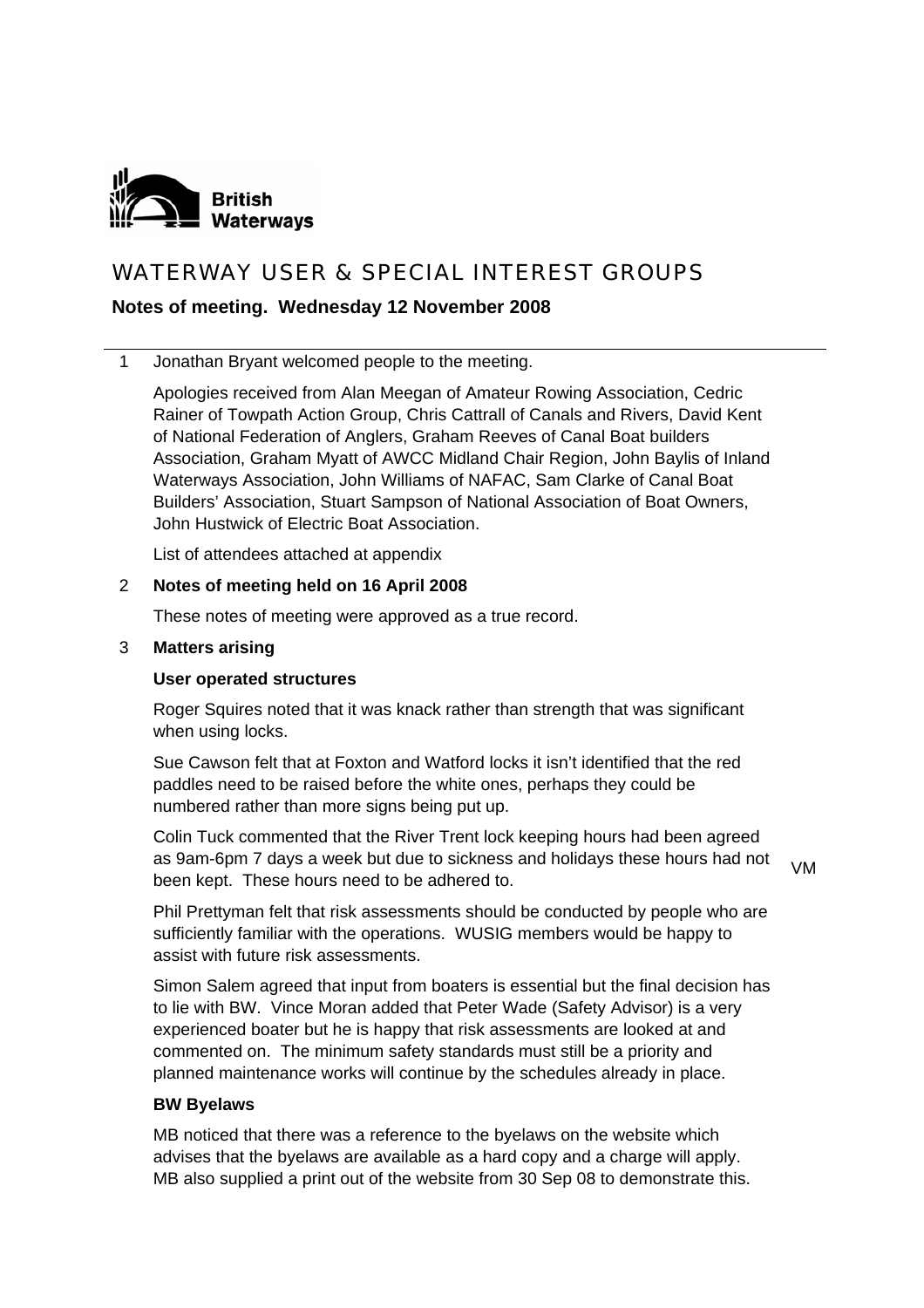The Boating Association requested that the byelaws were available in pdf. format for downloading with links to the website so that the current version is always available.

*NOTE- The website has been checked and it does have the links to the byelaws in pdf. format at [http://www.britishwaterways.co.uk/downloads/freedom-of](http://www.britishwaterways.co.uk/downloads/freedom-of-information-act/legal)[information-act/legal](http://www.britishwaterways.co.uk/downloads/freedom-of-information-act/legal) .* 

Adrian Stott wondered how easily the byelaws could be amended. This might be a good way to get more effective enforcement action.

#### **Dredging**

SS

The dredging files had been retrieved from inadvertent archiving. It was confirmed that BW aims to dredge to original depth and although original profile is significant it is not always clear what the original profile was and what adverse ecological effects dredging may have.

Simon Salem advised that dredging will be put to the Customer Service Standards Advisory Panel. The policy would be turned into standards and then passed onto WUSIG for comment.

Adrian Stott would welcome benchmark standards and noted that the Customer Service Standards Advisory Panel would be assisting BW on their development.

#### **Consultation**

Jonathan Bryant brought the group's attention to the new Code of Practice on Consultation produced by the Government. This new code of practice is useful; it makes reference to the 'burden of consultation' and gives much more practical guidance. This document can be found at [www.berr.gov.uk/bre/consultation](http://www.berr.gov.uk/bre/consultation-guidance/page44420.html)[guidance/page44420.html](http://www.berr.gov.uk/bre/consultation-guidance/page44420.html)

# 4 **Rising to the Challenge**

Roger Squires commented that the AINA conference yesterday (11 November) had a very good discussion on this subject. Largely that the Waterways were not just for boaters but that the public at large also benefits from them. Roger recommended looking at the AINA website for the papers.

The need of broader public engagement was discussed by members and the involvement of volunteers considered. Comparisons were made with The National Trust's volunteer base. The involvement of volunteers in all aspects of BW in a similar way to the National Trust was though to be a positive way to move forward.

The role of The Waterways Trust was discussed by WUSIG and the history behind the progress which was deemed to be a reflection on the execution of the process rather than any reflection on the willingness of volunteers.

Education within schools of the waterways was also discussed as an important factor in the future of the waterways. Sue Cawson commented that this is happening very well in Shropshire.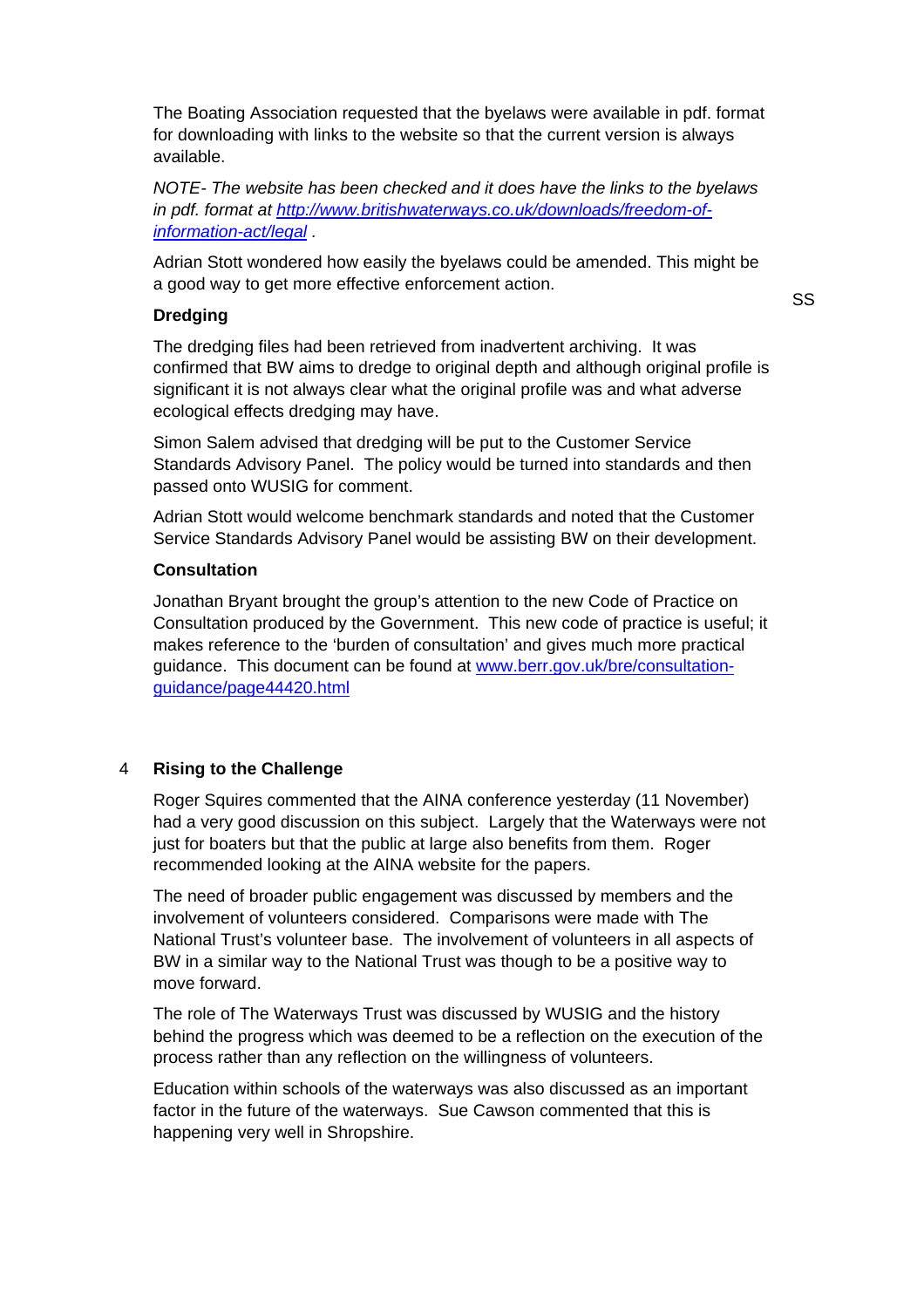# 5 **Boating Matters**

#### Boat Licence Fees

Simon Salem informed WUSIG that a paper was about to go to the board on 20 November. All comments from boaters had been listened to carefully. Beryl McDowall made the point that it was not a good idea to channel all responses through organisations and discourage people from responding individually. Simon acknowledged this point and assured that at least 80 of the responses to the consultation were from individuals and not boating organisations.

# **Enforcement**

Simon Salem reported that good progress was being made, the new Q1 hand held terminals were very beneficial to the process and enforcement reports to the directors were being made every month. The national boat check was underway at the time of the meeting. It is felt that a couple more years of sustained pressure would make a rock solid impact on evasion figures and to date several vessels had been seized for non payment.

Roger Squires commented on the online boat checker, it was helpful to members and advises them to use this. Although Beryl commented that more pressure needed to be put on unidentified boats as the licence checker falls down on these vessels. A SORN type document is being produced for boats which are off waters to stop them from being subject to enforcement.

A target of 3% evasion across BW was the aim for end of March 2010. Some felt that this was thought to be too high and that zero tolerance would be better. The cost effectiveness of zero tolerance had been weighed up and 3% was thought a realistic target at the present time. Suggestions were put forward for fees being added to the next licence renewal or renewals not being processed until arrears had been cleared.

Discussion regarding the involvement of police on the towpaths and with enforcement issues. In the Thames valley and Surrey police had been involved with the EA to help reduce crime. Also in West and South Yorkshire, although the police wished for this to be a quiet operation and not publicised.

# 6 **Towpath Matters Discussion**

# Cycling

It was agreed that a cycling strategy should be developed throughout the entire network rather than just London. There were several stages needed before BW would be ready to produce a cycling strategy. Colin Palmer asked for representatives of organisations to send their own cycling policies to him. Simon Salem committed to produce a plan after policies had been received. It was thought that having a sub group of interested parties would be necessary once this stage had been reached.

ALL

SS

# 7 **Customer Service Standards Advisory Panel**

The remit and of this panel is to make recommendations to BW. It was thought that this panel and the Customer Service Standards Advisory Panel had lacked publicity and were not well known about. Richard Fairhurst commented that this was hard to publicise as it was more abstract and regarding policies than a concrete story and suggested that maybe BW could forward some good news stories about the standards for publication.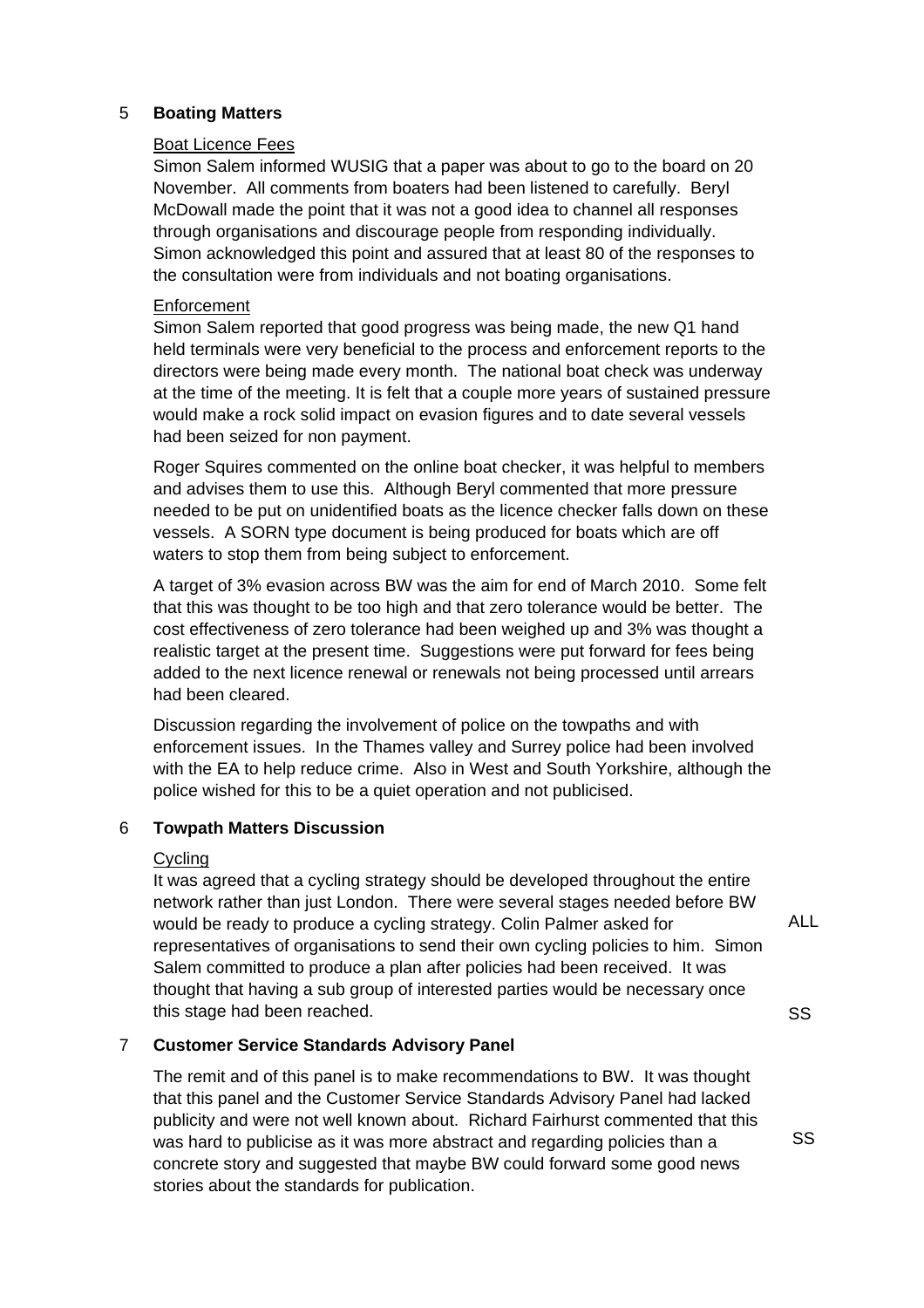Reporting of defects was discussed and the 'single contact number' concept was thought to be helpful in these situations. Notice boards being kept up to date with contact numbers would also be very helpful. One contact for defect reporting was thought to be the most sensible way although the point was raised that some people may wish to telephone whilst others may wish to call a telephone number, text, e-mail or fill out a report card. The logistics of the members of groups to report defects was discussed by Howard Anguish.

The new Lo Call 0845 telephone number for Customer Services was discussed as non geographic numbers are not included within Mobile phone operator's allowances. The new codes starting '03' were suggested by Adrian Stott as being recognised by phone companies as geographic*.*  JB

#### 8 **Waterway dimension information and pinch Points**

Laurence Morgan tabled a paper outlining progress with this project. It's purpose was to give customers clear information about the limiting dimensions of each waterway and the location of pinch points.

The information would be published with illustrative graphics. The meeting felt that guidance regarding the size of craft that could navigate each waterway should also be given. LM

#### 9 **Residential Property Project**

Jonathan Bryant had reported some time ago on the BW residential property portfolio review. A firm was appointed to review and document the portfolio. King Sturge is the company which has taken on this project, at present the are in the region of 420 properties.

# 10 **AOCB**

The status of the K&A as a cruiseway was questioned. Simon Salem will discuss this with Nigel Johnson and comment back to WUSIG. SS

The note to boaters which encouraged the use of phosphate free products and the change in the T&Cs brought up a lack of communication with boaters and missed the larger links between phosphates in the sewage*.* 

Roger Squires felt that certain conservation areas seemed to not be maintained suitably. Simon Salem was concerned if this was the case and requested specific details so that these matters could be addressed with the local Business unit. RS

SS

Top gate hand rails were felt, by members, to be disappearing from locks and it was brought up that they should always be painted white for better visibility in the dark or for people with poor vision. This is Customer Service Standard no. 2d9 and Vince Moran will confirm this as Customer Service Standard no. 2d9.

Vegetation on towpath policy was discussed and Vince Moran informed WUSIG that removal of all trees between towpath and the navigation is a more significant issue on river navigations than on canals and will take much longer to achieve. Adrian Stott noted that in some areas there seems to be a lot of growth on the edge of the towpath. A timetabled programme for the progress of works was requested. VM

# **Date of Next Meeting**

Wednesday 22 April 2009